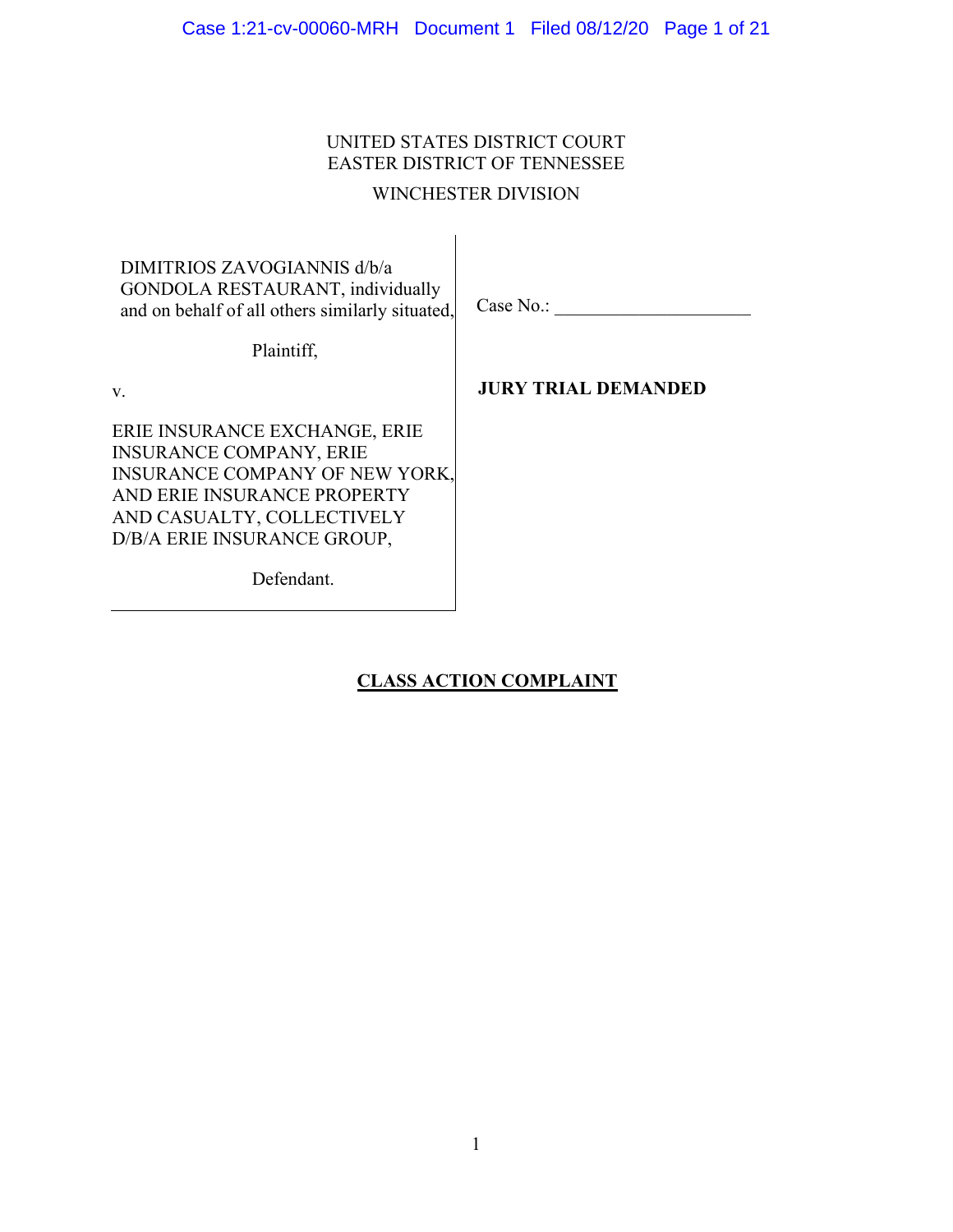# **Table of Contents**

| Count III – Breach of Implied Covenant of Good Faith and Fair Dealing 16 |  |
|--------------------------------------------------------------------------|--|
|                                                                          |  |
|                                                                          |  |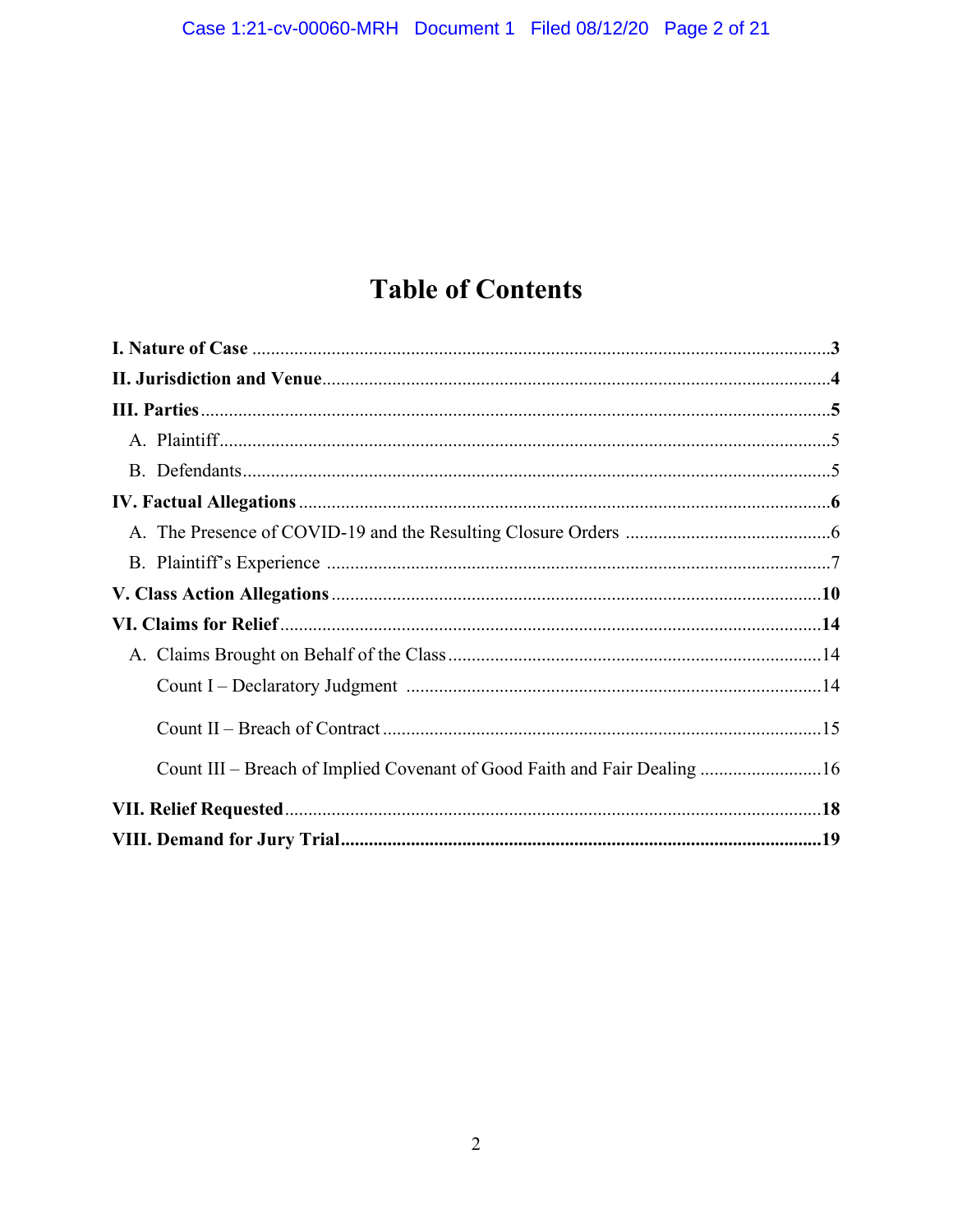#### Case 1:21-cv-00060-MRH Document 1 Filed 08/12/20 Page 3 of 21

Plaintiff Dimitrios Zavogiannis d/b/a Gondola Restaurant ("Gondola"), individually and on behalf of all others similarly situated, files suit against Erie Insurance Exchange, Erie Insurance Company, Erie Insurance Property & Casualty Company, and Erie Insurance Company of New York, (individually and collectively doing business as "Erie Insurance Group") (collectively, "Erie Insurance") and alleges as follows.

## **I. NATURE OF THE CASE**

1. Since March 22, 2020, Tennessee Governor Bill Lee has issued a series of Executive Orders ("Closure Orders") instructing all 6.8 million Tennessee residents to help mitigate the spread of COVID-19 by limiting social gatherings and remaining at home, with certain exceptions. Though lifesaving, these mandates, which remain partially in place, prohibited dine-in service at Tennessee restaurants. This prohibition is not merely causing severe financial distress for restaurateurs and their employees; such closures threaten the viability of Tennessee's restaurant industry.

2. Plaintiff's restaurant, Gondola, in McMinnville, Tennessee is among the thousands of restaurants that were forced by the presence of coronavirus in the Community and State orders to cease operations as part of the Closure Orders. Gondola and many Tennessee restaurants—none of which bear fault for statewide closures—were responsible business stewards, thus paying for business interruption insurance to protect against a situation like this.

3. But insurance companies operating in Tennessee—despite collecting premiums for such risks—are categorically denying claims from restaurants arising from the presence of the virus or Tennessee's mandated interruption of business services. Those denials are often made with little or no investigation and without due regard for the interests of insureds.

4. Indeed, form letters denying coverage for such losses appear to rest on crabbed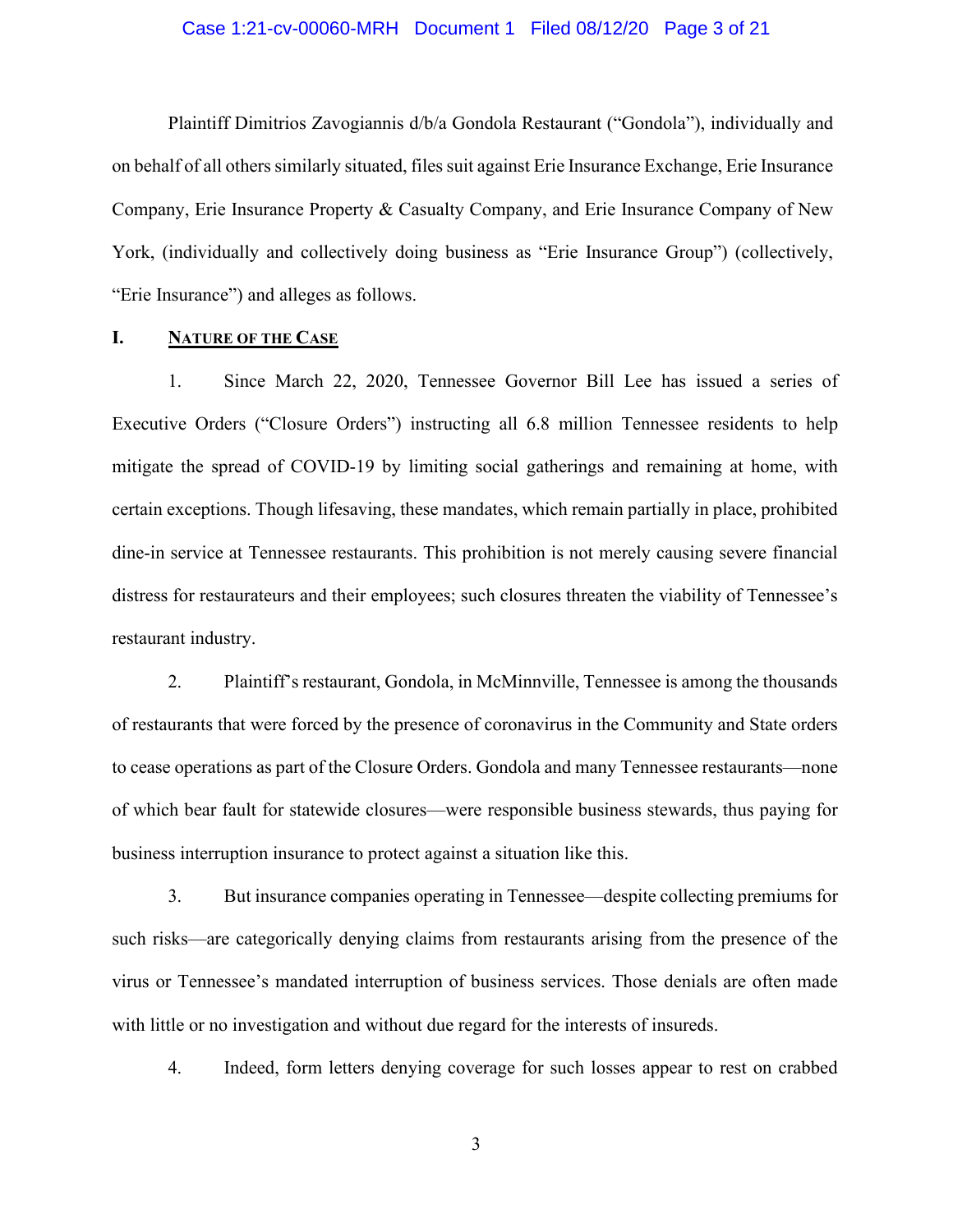#### Case 1:21-cv-00060-MRH Document 1 Filed 08/12/20 Page 4 of 21

readings of coverage language. That gets insurance law exactly backwards—and raises the specter of bad-faith denials.

5. Gondola's experience is no different. Gondola has dutifully followed Tennessee's mandates, issued to stem the spread of coronavirus in the community. Facing serious financial harm, it has filed a claim with Erie Insurance for business interruption coverage.

6. Erie Insurance swiftly denied the claim. Though its reasons are cursory, the denial appears to be based on an unreasonable reading of its policy, which tracks form policies issued throughout Tennessee on a take-it-or-leave-it basis.

7. That leaves Gondola in financial straits—precisely the situation it sought to avoid when it obtained coverage for business interruptions.

8. Gondola and other restaurants bought full-spectrum, comprehensive insurance for their *businesses* – not just for tangible damage to their premises and equipment. And for good reason. Business interruptions are a particular concern of the restaurant industry. Insurance coverage is important, if not vital, because profit margins in the restaurant industry are slim and reserve funds tend to be low.

9. Gondola and other Tennessee restaurants reasonably believed they had comprehensive coverage that would apply to business interruptions under circumstances like these, where they have done everything right to protect their businesses and the public. But insurance companies like Erie Insurance are cutting those lifelines – despite having pocketed significant premiums for their policies.

10. Plaintiff thus brings this action, on behalf of itself and other Tennessee restaurants similarly situated, seeking declaratory relief, insurance coverage owed under Erie Insurance's comprehensive business owners' policies, and damages.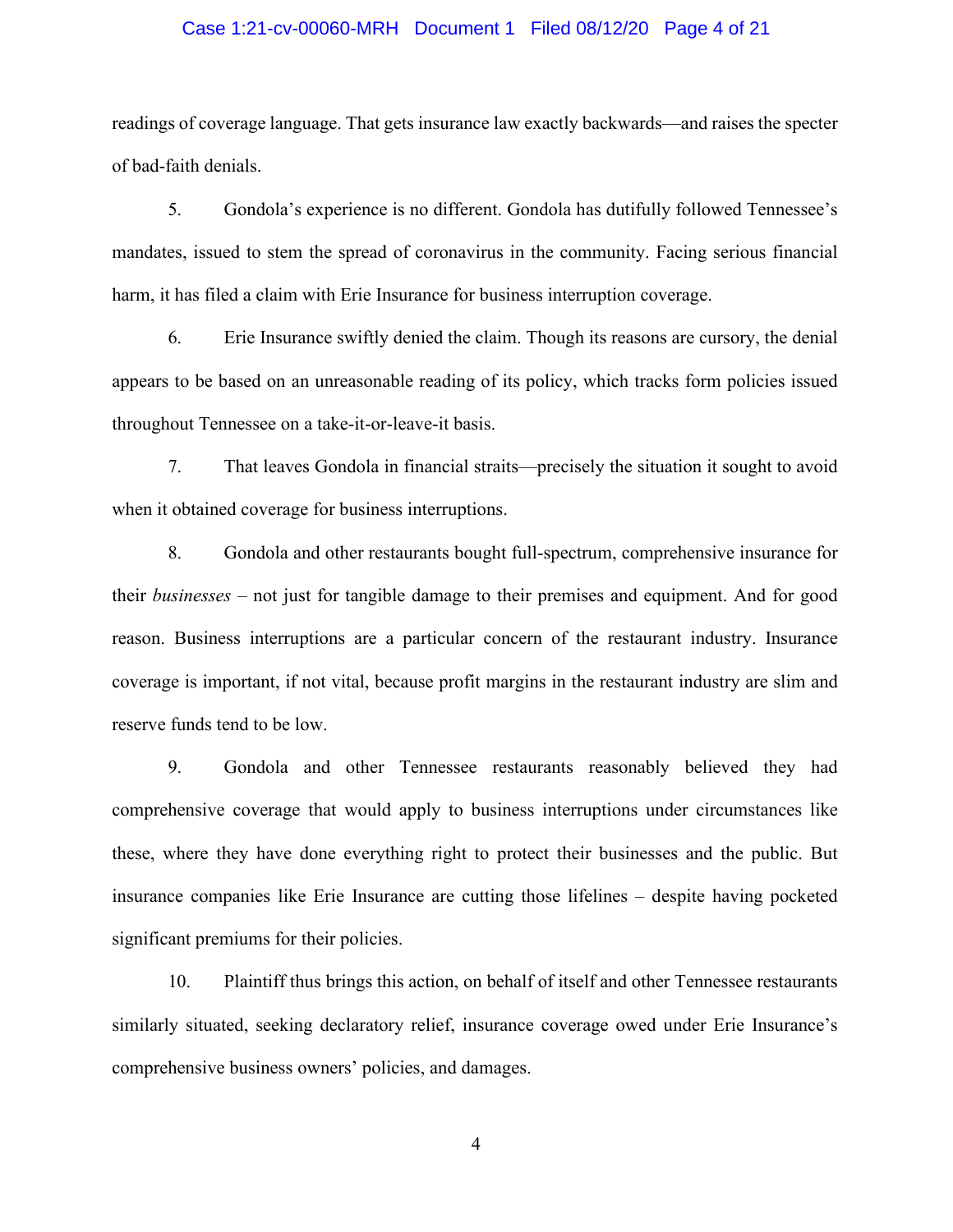# **II. JURISDICTION AND VENUE**

11. This Court has subject matter jurisdiction over this action under 28 U.S.C. § 1332(d)(2) because this is a class action wherein the amount in controversy exceeds the sum or value of \$5,000,000, exclusive of interest and costs, and at least one member of the proposed Class is a citizen of a different state than Defendant.

12. This Court has personal jurisdiction over Defendant Erie Insurance pursuant to Tennessee's long-arm statute, T.C.A  $\S$  20-2-223(a)(1) and T.C.A  $\S$  20-2-223(a)(6) because this complaint concerns (1) one or more contracts Erie Insurance made to insure property and/or risk in Tennessee, (2) business that Erie transacted within Tennessee and (3) one or more contracts and/or promises Erie made that are substantially connected with Tennessee.

13. Additionally, because this action presents an actual controversy within this Court's jurisdiction, this Court may declare the legal rights and obligations of the parties hereto under 28 U.S.C. § 2201.

14. Venue is appropriate because "a substantial part of the events or omissions giving rise to the claim[s] occurred" in the Eastern District of Tennessee. 28 U.S.C. § 1391(b).

# **III. PARTIES**

#### **A. Plaintiff**

15. Plaintiff Gondola is a sole proprietorship owned by Dimitrios Zavogiannis. Its principal place of business is in McMinnville, Warren County, Tennessee.

#### **B. Defendant**

16. Defendant Erie Insurance Exchange is a company organized under the laws of Pennsylvania with its headquarters in Erie, Pennsylvania. At all relevant times, Erie Insurance Exchange operated in and was licensed to do business in Tennessee.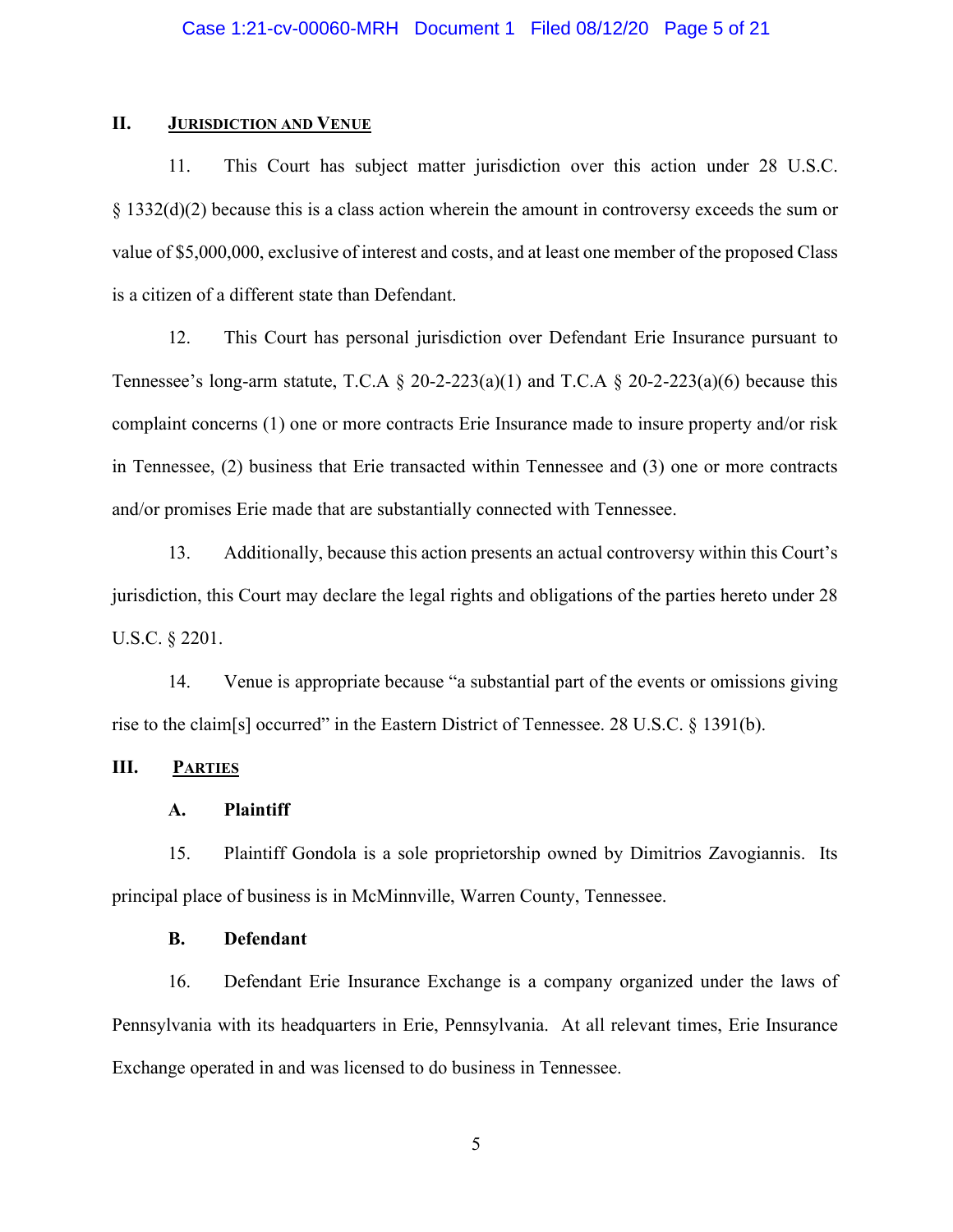#### Case 1:21-cv-00060-MRH Document 1 Filed 08/12/20 Page 6 of 21

17. Defendants Erie Insurance Company is a company organized under the laws of Pennsylvania with its headquarters in Erie, Pennsylvania. At all relevant times, Erie Insurance Company operated in and was licensed to business in Tennessee.

18. Erie Insurance Company of New York is a company organized under the laws of New York with its headquarters in New York. At all relevant times, Erie Insurance Company of New York operated in and was licensed to business in Tennessee.

19. Erie Insurance Property and Casualty Company is a company organized under the laws of Pennsylvania with its headquarters in Erie, Pennsylvania. At all relevant times, Erie Insurance Property and Casualty Company operated in and was licensed to business in Tennessee.

20. Defendant Erie Insurance Group is a fictitious trade name utilized and operated through the aforementioned "Erie"-related entities. Its business address 100 Erie Insurance Place, Erie, Pennsylvania, 16530. At all relevant times, Erie Insurance Group, by and through the aforementioned entities, operated in Tennessee.

### **IV. FACTUAL ALLEGATIONS**

#### **A. The Presence of COVID-19 and the Resulting Closure Orders**

21. In January 2020 early media reports documented an outbreak of a novel strain of coronavirus – COVID-19 – in Wuhan, China. By late January, it was generally understood in the scientific and public health communities that COVID-19 was spreading through human-to-human transmission and could be transmitted by asymptomatic carriers.

22. On January 30, 2020, reports of the spread of COVID-19 outside China prompted the World Health Organization to declare the COVID-19 outbreak a "Public Health Emergency of International Concern."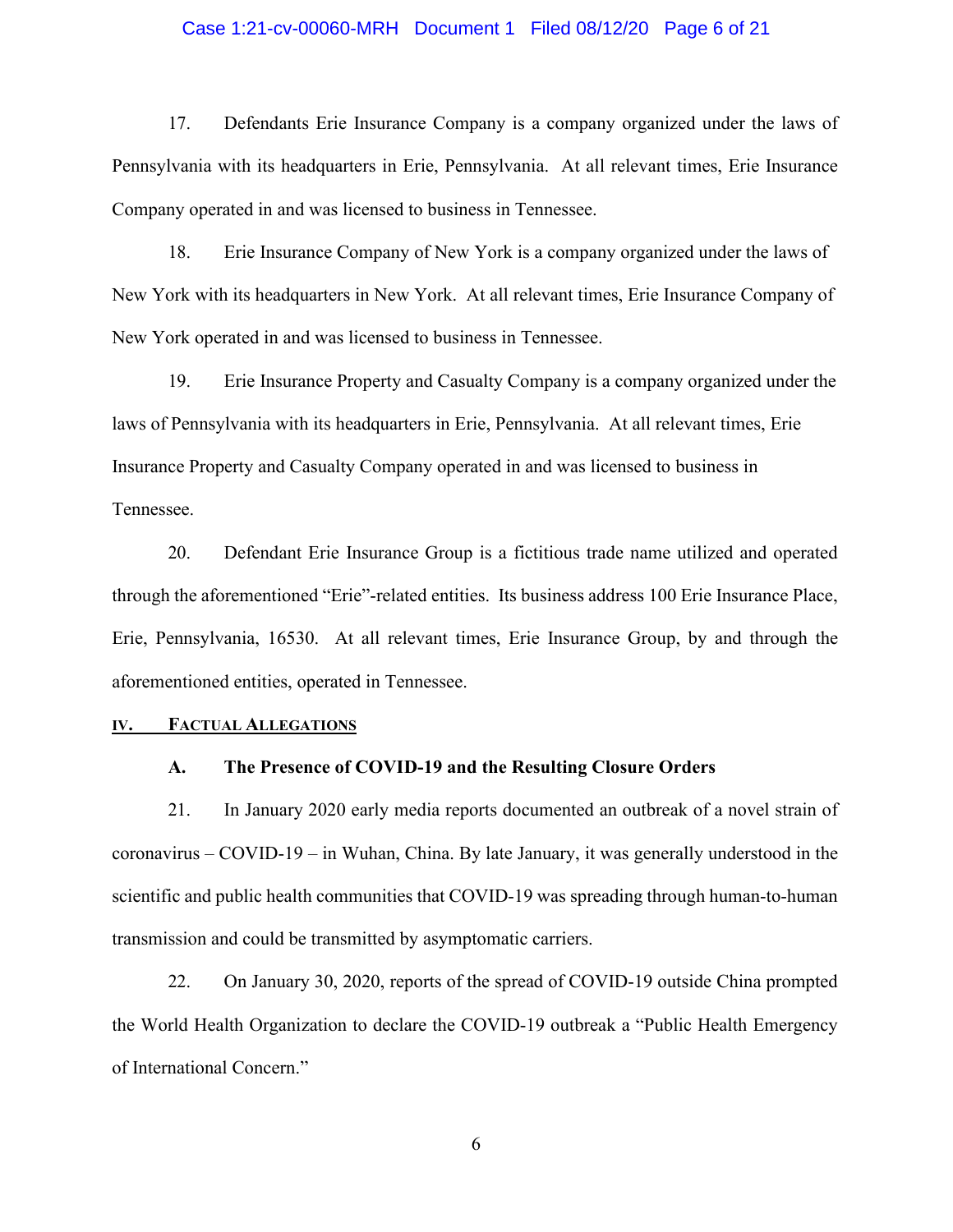#### Case 1:21-cv-00060-MRH Document 1 Filed 08/12/20 Page 7 of 21

23. On March 11, the World Health Organization declared COVID-19 a global health pandemic based on existing and projected infection and death rates, as well as concerns about the speed of transmission and ultimate reach of this virus.

24. Public health officials have recognized for decades that non-pharmaceutical interventions (NPIs) can slow and stop the transmission of certain diseases. Among these are screening and testing of potentially infected persons; contact tracing and quarantining infected persons; personal protection and prevention; and social distancing. Social distancing is the maintenance of physical space between people. Social distancing can be limited – *e.g.*, reducing certain types of conduct or activities like hand-shaking – or large-scale – *e.g.*, restricting the movements of the total population.

25. A lack of central planning, shortages of key medical supplies and equipment, and the unfortunate spread of misinformation and disinformation about the risks of COVID-19 has led to widespread confusion, unrest, and uncertainty regarding the likely trajectory of this pandemic and the appropriate counter-measures necessary to mitigate the damage it could potentially cause.

26. Beginning in late February, public health officials began advising various governments around the world that one of the most disruptive NPIs – population-wide social distancing – was needed to stop the transmission of COVID-19. Suddenly densely occupied spaces, heavily traveled spaces, and frequently visited spaces such as schools, offices, public transit, restaurants, and shops were likely to become hot-spots for local transmission of COVID-19.

27. By March, that advice was being implemented by state and local governments across the United States. On March 12, 2020, Tennessee's Governor Bill Lee issued Executive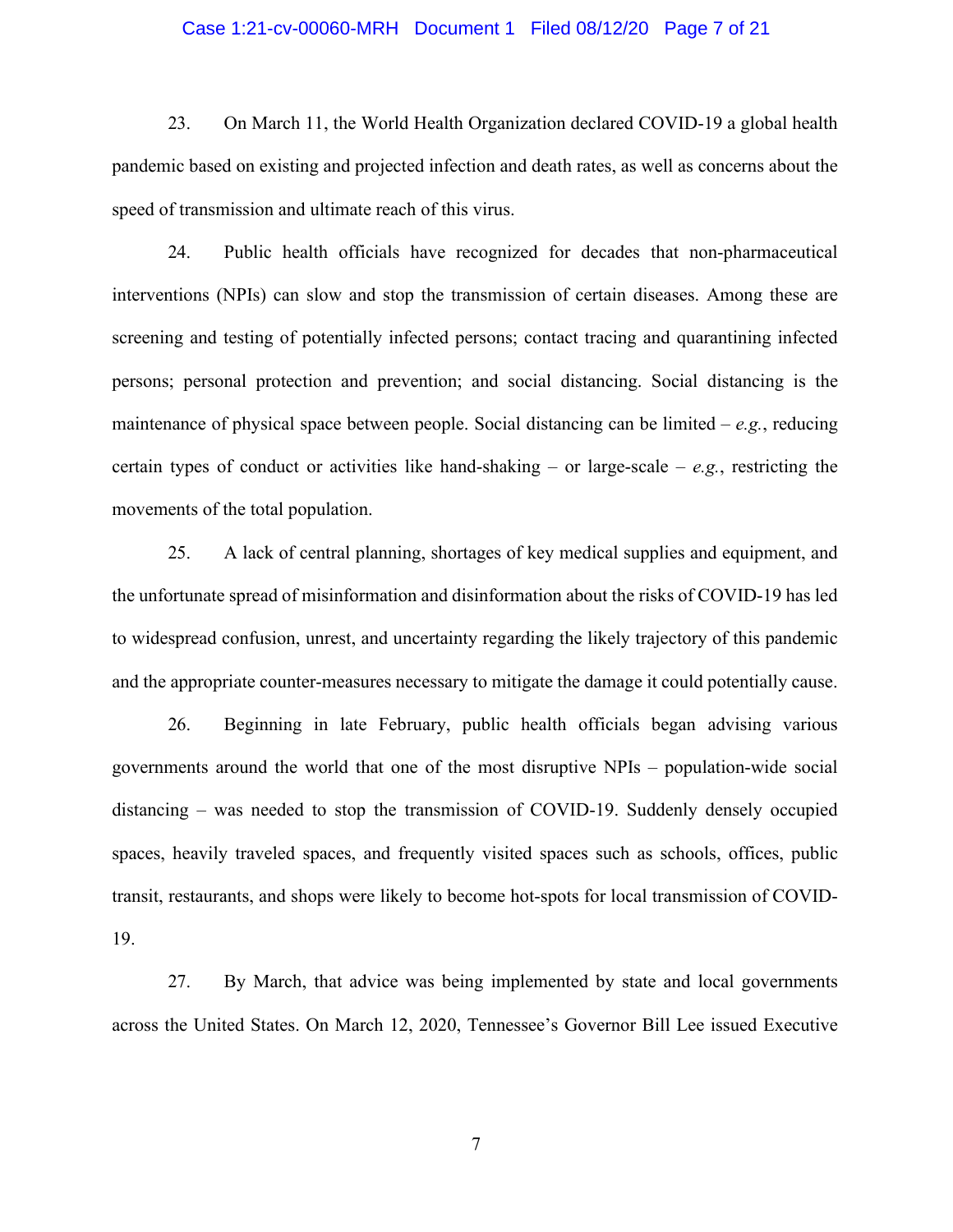#### Case 1:21-cv-00060-MRH Document 1 Filed 08/12/20 Page 8 of 21

Order No. 14, declaring a public health emergency in the state of Tennessee as a result of COVID-19.

28. On March 22, 2020, Governor Lee issued Executive Order No. 17, ordering "Restaurants, bars, and similar food or drink establishments . . . shall not be open to persons, except only to offer drive-through, pickup, carry-out, or delivery service..."

29. On March 30, 2020, Governor Lee issued Executive Order No. 22, directing Tennesseans to "stay at home, except for when engaging in Essential Activity or Essential Services<sup>[1]</sup>" in order to limit the spread of COVID-19.

30. On April 24, 2020, Governor Lee issued Executive Order No. 29, which provided for the reopening of Tennessee restaurants, with certain limitations.

#### **B. Plaintiff's Experience**

31. Plaintiff operates a family restaurant called Gondola Pizza and Steakhouse in McMinnville, Tennessee. Mr. Zavogiannis has operated his restaurant, Gondola, for 31 years. The restaurant is known throughout its community for its breakfast and lunch buffets, its three banquet rooms that host a variety of events including weddings and birthday parties, and its friendly and caring staff.

32. Gondola has complied with all applicable Closure Orders of Tennessee state and local authorities. Compliance with those Closure Orders, and the presence of the virus in the community, has caused direct loss of Gondola's insured property in that the restaurant and its equipment, furnishings and other business personal property, has been made unavailable, inoperable, useless and/or uninhabitable; and its functionality has been severely reduced if not completely or nearly eliminated.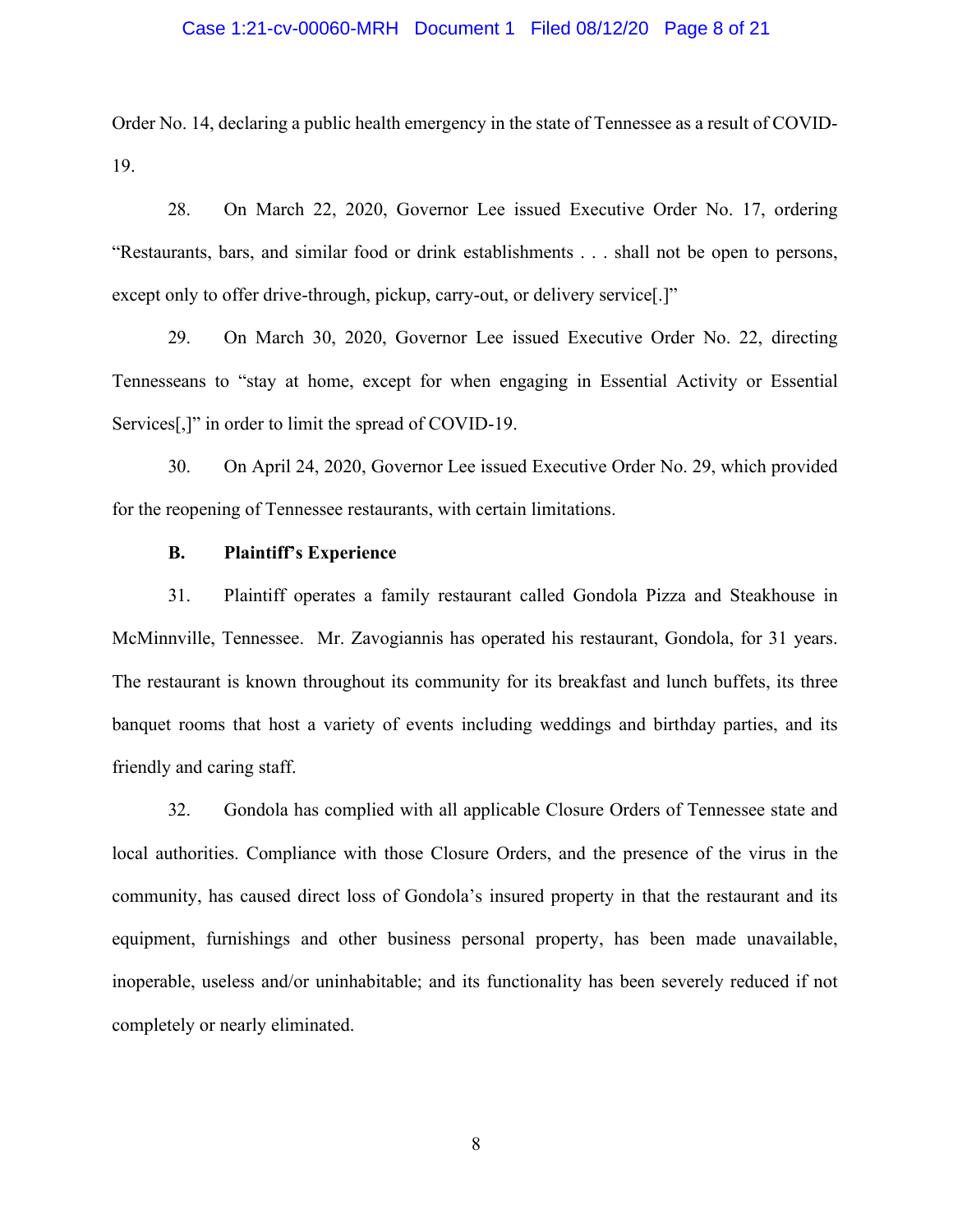#### Case 1:21-cv-00060-MRH Document 1 Filed 08/12/20 Page 9 of 21

33. The impact of these Closure Orders and the presence of the virus is felt not simply in their direct application to Gondola's operations, but also in the damage caused to neighboring businesses and properties.

34. Even though Tennessee has begun to relax its mandates, Gondola will encounter continued loss of business income due to the presence of the virus and the Closure Orders because, in issuing those orders, government officials have stated that densely occupied public spaces are dangerously unsafe, and continuing to operate the restaurant might expose Gondola to the risk of contaminated premises as well as exposing customers and workers to heightened transmission and infection risks.

35. Plaintiff purchased comprehensive business owners' liability and property insurance from Erie Insurance for the policy period of February 12, 2020 to February 12, 2021 to insure against risks the business might face. Such coverage includes business income with extra expense coverage for the loss, as well as additional "civil authority" coverage. Once triggered, the policy pays actual losses sustained for the business income and extra expense coverage.

36. To date, Plaintiff has paid all of the premiums required by Erie Insurance to keep its policy in full force.

37. On or about March 20, 2020 Plaintiff reported a loss of business income under its policy. During the phone call in which Plaintiff made a claim to Erie Insurance, the insurance adjuster informed Plaintiff that as a "general rule," Erie Insurance was denying business interruption claims related to COVID-19.

38. On or about May 7, 2020, Erie Insurance denied Plaintiff's claim for coverage. In a cursory denial letter, Erie Insurance took the position that a there was "no direct loss to [the] building or business personal property<sup>[1]</sup>, and that there was "no partial or total 'interruption of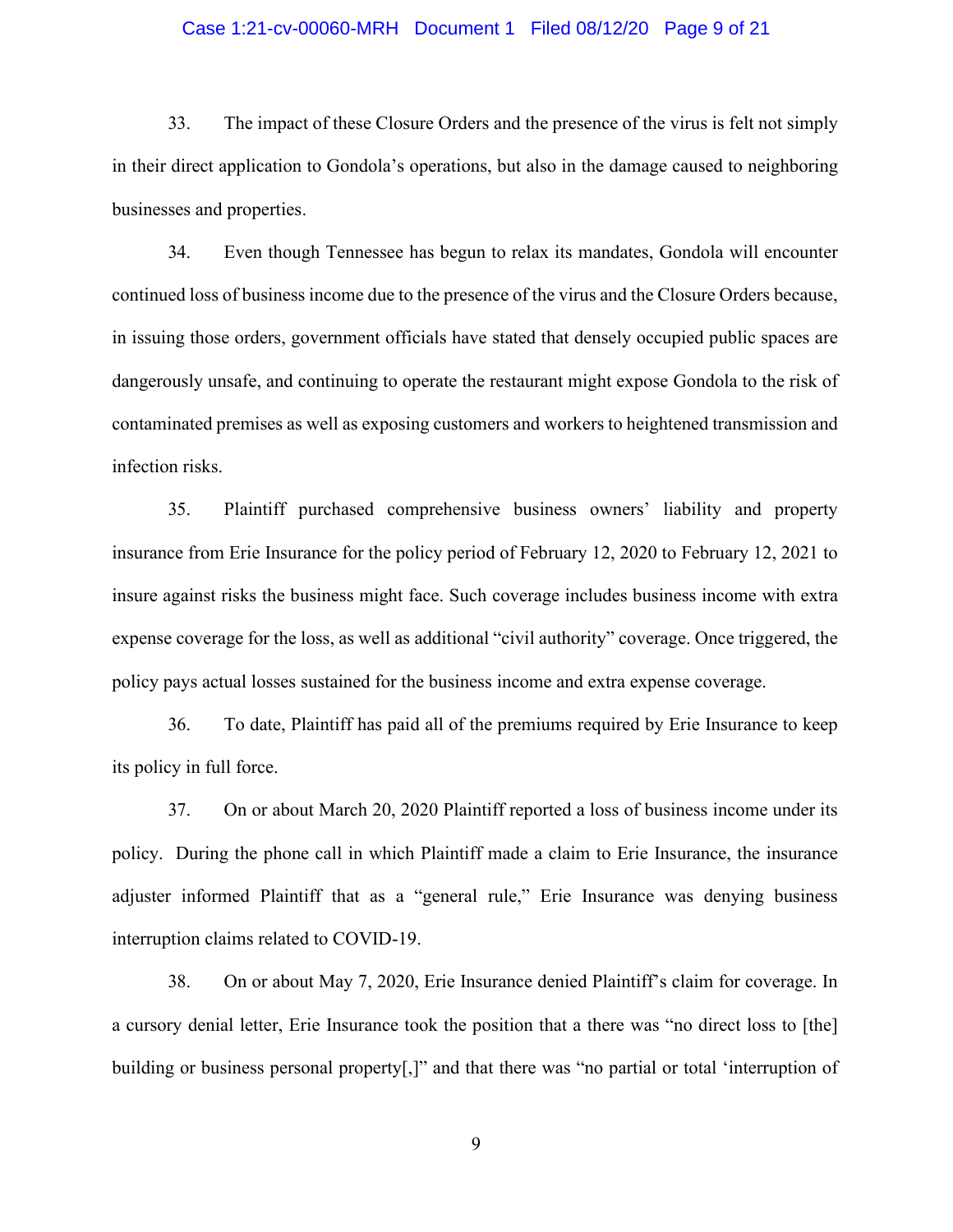#### Case 1:21-cv-00060-MRH Document 1 Filed 08/12/20 Page 10 of 21

business' due to direct physical 'loss' or damage to Covered Property[.]" Erie offered no written explanation of the factual or legal basis for these conclusions. Erie Insurance did not identify any exclusions from coverage.

39. Erie Insurance's denial letter, on information and belief, is a form letter sent in response to any restaurant with comprehensive business insurance that files a claim arising from Tennessee's Closure Orders, and was issued without any investigation by Erie Insurance within one day of the filing of Plaintiff's claim.

40. Business insurance policies purchased by small businesses like restaurants are not individually negotiated. At most, the prospective policyholder may elect to add specialized coverage options to a basic business insurance policy form. But the substantive terms are set unilaterally by the insurer and not subject to individual negotiation by the insured. Therefore, upon information and belief, other Erie Insurance policy holders throughout Tennessee are subject to the same terms and conditions of insurance as those contained in Plaintiff's policy.

41. Plaintiff's policy includes common terms and phrases widely used by the insurance industry. The insurance industry typically hews closely to standardized insurance policy forms in addressing property and liability risks, and Erie Insurance did so here.

42. Erie Insurance's denial is contrary to the terms and conditions of the policy and applicable law, which gives effect to plain language, construes coverage agreements broadly, narrowly construes exclusions, and construes ambiguity in favor of coverage.

43. Erie Insurance's denial of coverage breached its obligation and responsibility to provide coverage available through the policy to Plaintiff under Plaintiff's "Income Protection Coverage," "Extra Expense Coverage" and "Civil Authority Coverage" because the Closure Orders and/or the presence of Covid-19 throughout the community triggered these applicable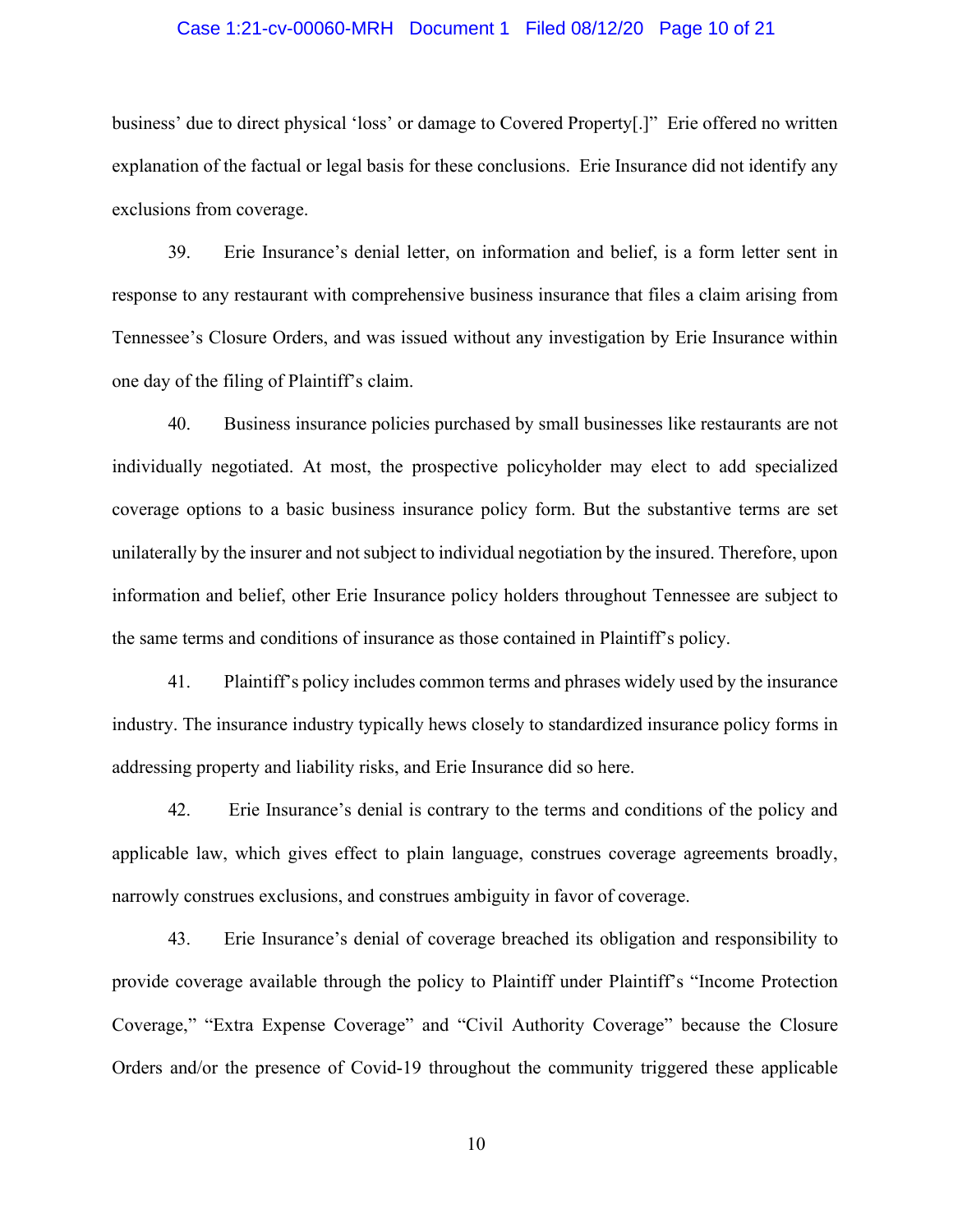#### Case 1:21-cv-00060-MRH Document 1 Filed 08/12/20 Page 11 of 21

coverages contained within Plaintiff's policy. Plaintiff has suffered direct loss of its insured real and business personal property that under the policy requires coverage for the closure and interruption of business sustained by Plaintiff.

44. As a result of Erie Insurance's denial of coverage and breach of the insurance policy it issued, Plaintiff has suffered and will continue to suffer damages due to Erie Insurance's wrongful denial of vital property and business income coverage, which Plaintiff acquired to ensure the survival of its business in these circumstances.

### **V. CLASS ALLEGATIONS**

45. Pursuant to the Fed. R. Civ. P. 23(a), 23(b)(2), 23(b)(3), and 23(c)(4), Plaintiff brings this action on behalf of itself and the following proposed Class (the "Class"):

> All restaurants in Tennessee that purchased comprehensive business insurance coverage from Defendant Erie Insurance which includes coverage for business interruption, filed a claim for lost business income following Tennessee's Closure Orders, and were denied coverage by Erie Insurance.

46. Excluded from the Class are Defendant, any entity in which Defendant has a controlling interest, and Defendant's officers, directors, legal representatives, successors, subsidiaries, and assigns. Also excluded from the Class are any judge, justice, or judicial officer presiding over this matter and the members of their immediate families and judicial staff.

47. Plaintiff reserves the right to amend the Class definition if discovery and further investigation reveal that the Class should be expanded, divided into subclasses, or modified in any other way.

48. **Numerosity – Federal Rule of Civil Procedure 23(a)(1).** This action has been brought and may properly be maintained as a class action as it satisfies the numerosity, commonality, typicality, adequacy, predominance, and superiority requirements.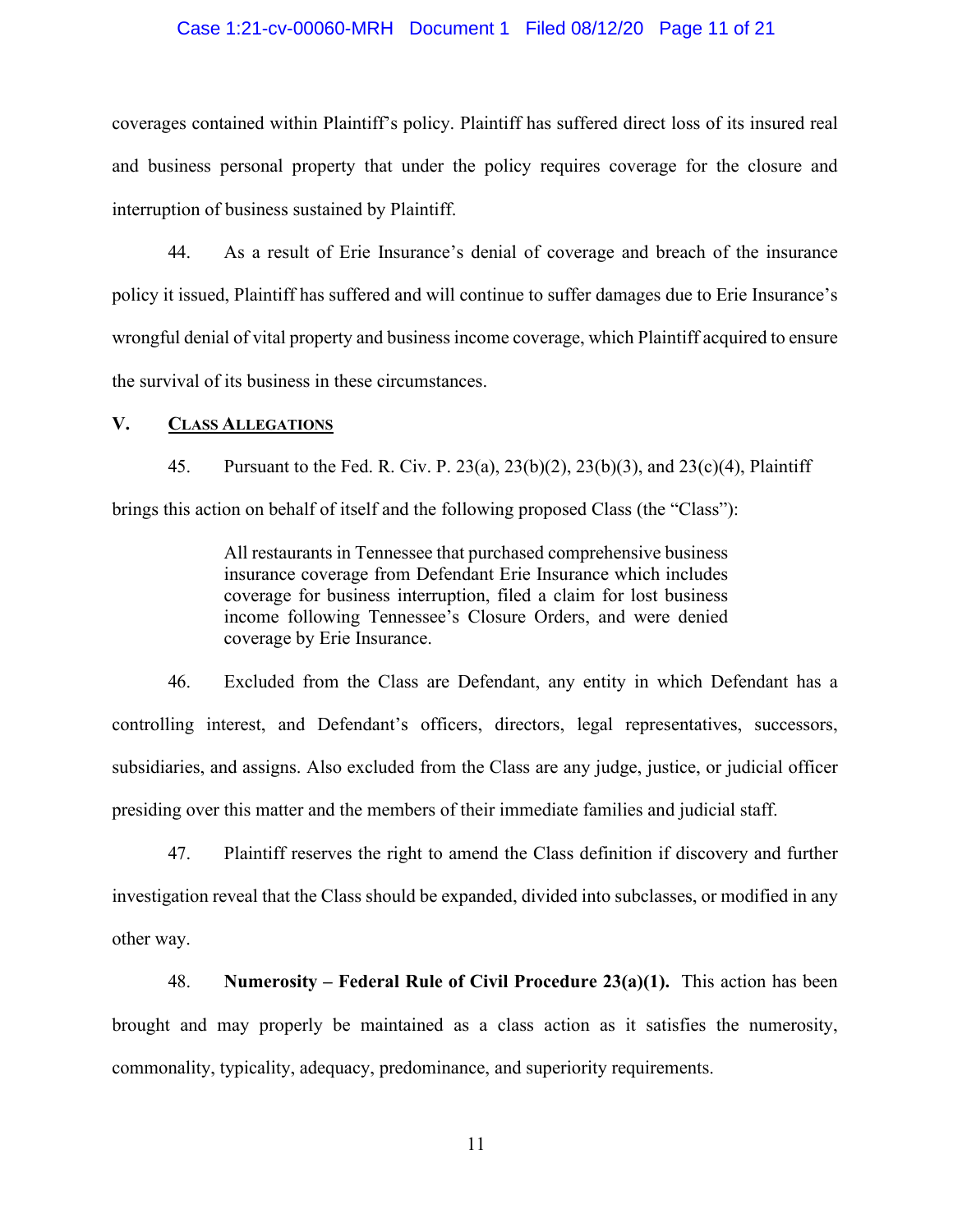#### Case 1:21-cv-00060-MRH Document 1 Filed 08/12/20 Page 12 of 21

49. Although the precise number of members of the Class is unknown and can only be determined through appropriate discovery, on information and belief, the members of the proposed Class are so numerous that joinder of all members would be impracticable. There are tens of thousands of restaurants in Tennessee which are governed by the Closure Orders and attendant statewide dine-in restrictions, and public reporting reveals that many have filed claims with Erie Insurance but have been denied coverage.

50. **Commonality and Predominance – Federal Rule of Civil Procedure 23(a)(2).** The questions of law and fact common to the Class predominate over any questions affecting only individual Class members, particularly because the focus of the litigation will be on Erie Insurance's conduct. The predominant questions of law and fact in this litigation include, but are not limited to:

- a. Whether Defendant's comprehensive business insurance policies cover claims for lost business income under the circumstances present here;
- b. Whether Defendant violates the terms of its standard business insurance policies by denying claims for lost business income as described herein;
- c. Whether Defendant breached the implied covenant of good faith and fair dealing in its handling of its insureds' claims for lost business income;
- d. Whether Defendant acted in bad faith in denying claims for lost business income without investigation or due consideration of those claims;
- e. Whether the declaratory judgment sought is appropriate; and

f. The proper measure of damages.

51. These questions predominate over any questions affecting only individual Class members. This is particularly true because, on information and belief, the terms of the Erie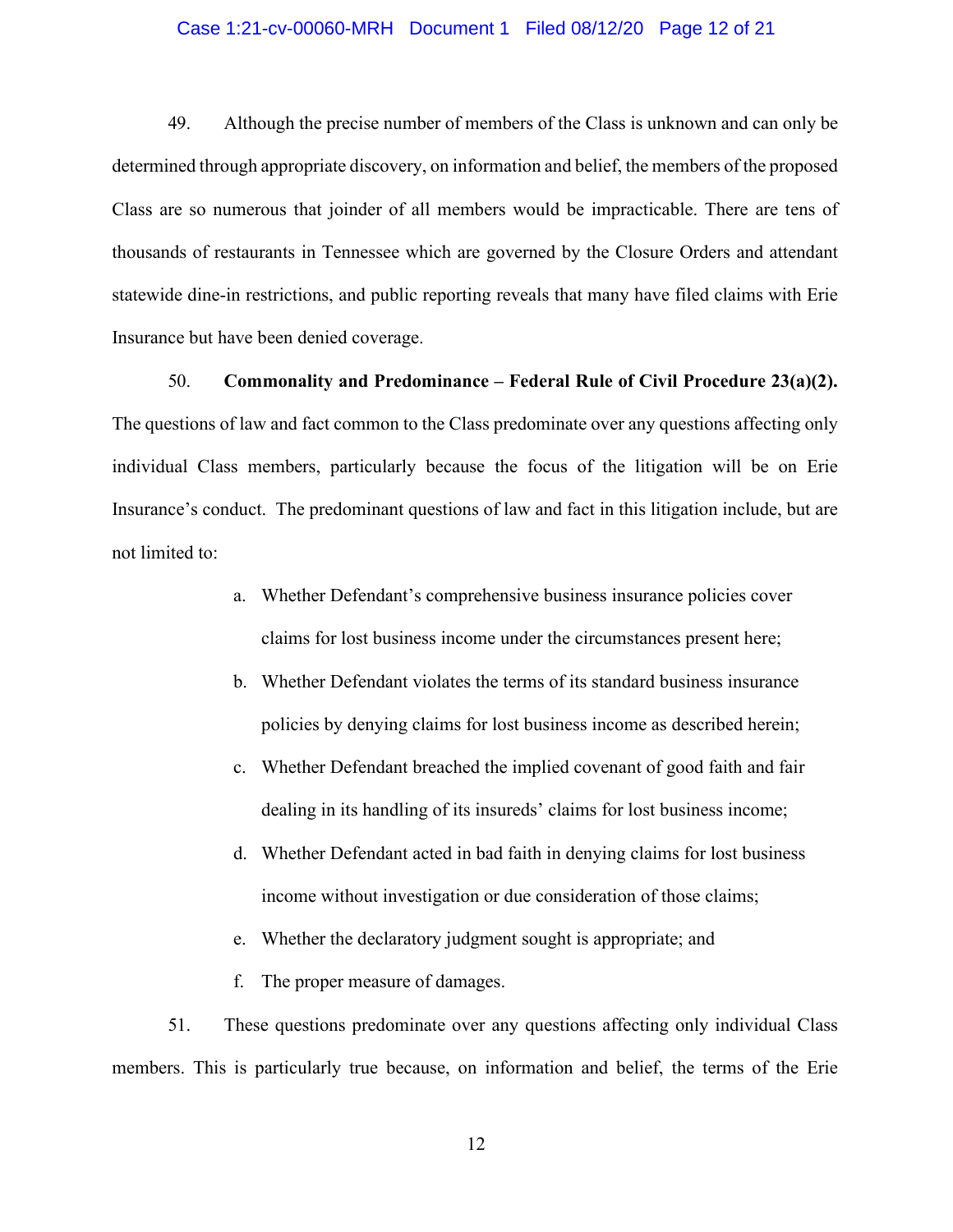#### Case 1:21-cv-00060-MRH Document 1 Filed 08/12/20 Page 13 of 21

Insurance's business insurance policies are identical or substantively identical and Erie Insurance has acted uniformly with respect to such policies.

52. The claims asserted by the Plaintiff in this action are typical of the claims of the members of the putative Class as the claims arise under Erie Insurance's standard business insurance policies, challenge Erie Insurance's standard course of conduct under those policies, and seek common relief therefor.

53. **Adequacy of Representation – Federal Rule of Civil Procedure 23(a)(4).** Plaintiff will fairly and adequately represent and protect the interests of the members of the putative Class, as its interests coincide with, and are not antagonistic to, the other members of the Class. Plaintiff has retained counsel competent and experienced in consumer protection, insurance coverage, and class-action litigation.

54. **Superiority – Federal Rule of Civil Procedure 23(b)(3).** A class action is superior to any other method available for the fair and efficient adjudication of these claims including consistency of adjudications. Absent a class action it would be highly unlikely that the members of the Class would be able to protect their own interests because the cost of litigation through individual lawsuits might exceed the expected recovery. Moreover, a class action is a superior method for the adjudication of the controversy in that it will permit a large number of claims to be resolved in a single forum simultaneously, efficiently, and without the unnecessary hardship that would result from the prosecution of numerous individual actions and the duplication of discovery, effort, expense, and the burden of the courts that individual actions would create.

55. Declaratory and Injunctive Relief – Federal Rule of Civil Procedure 23(b)(2). Defendant has acted or refused to act on grounds generally applicable to the proposed Class, thereby making appropriate final and injunctive relief with respect to the members of the proposed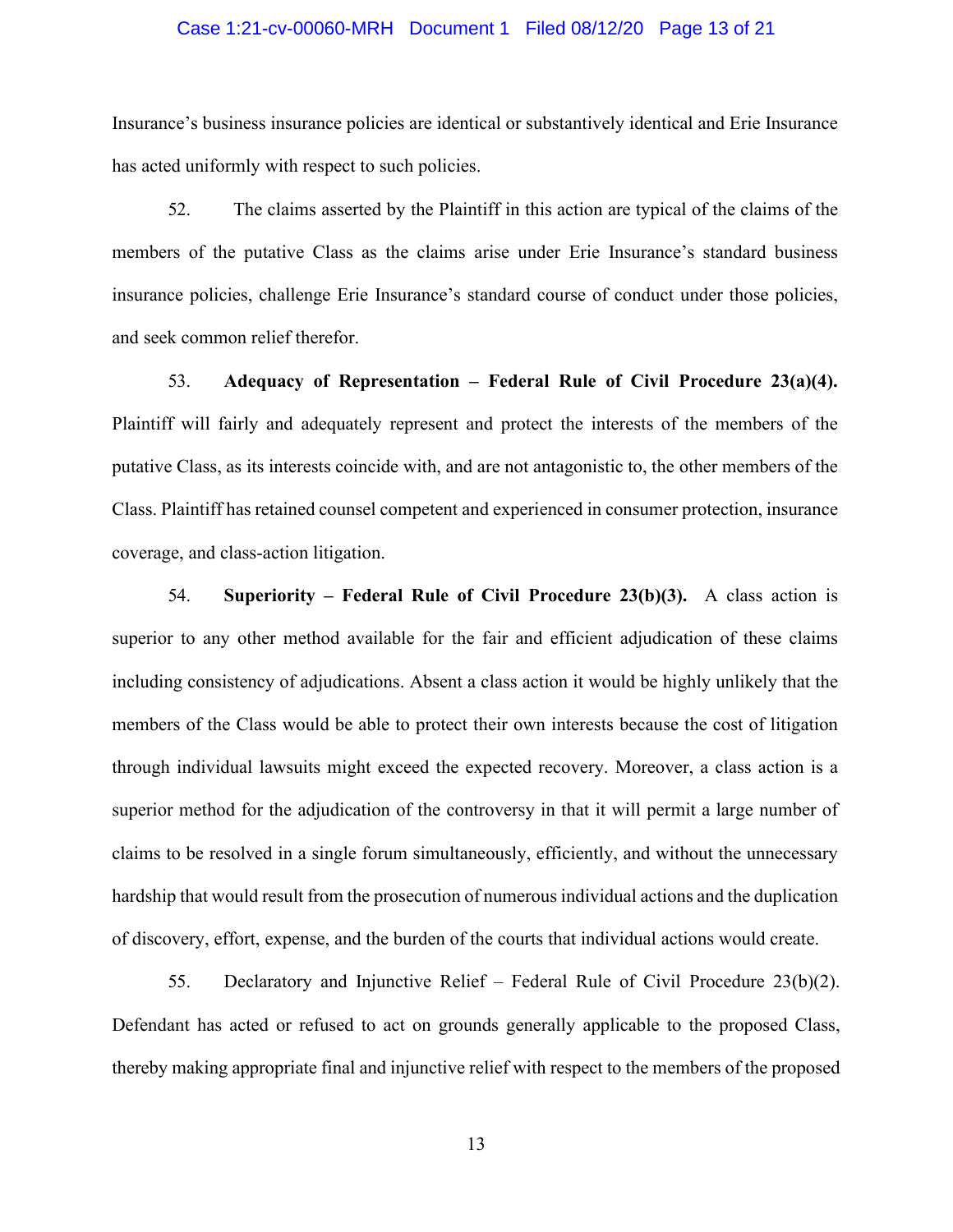#### Case 1:21-cv-00060-MRH Document 1 Filed 08/12/20 Page 14 of 21

Class as a whole.

56. Likewise, particular issues are appropriate for certification under Fed. R. Civ. P. 23(c)(4) because such claims present only particular, common issues, the resolution of which would advance the disposition of this matter and the parties' interests therein. Such particular issues include, but are not limited to:

- a. Whether the comprehensive business insurance policies issued by Defendant cover Class members' direct loss of property and lost business income following the presence of coronavirus and Tennessee's Closure Orders;
- b. Whether businesses like Plaintiff suffered "loss" as used in the applicable policies;
- c. Whether the Closure Orders triggered coverage under Defendant's policies;
- d. Whether the coverages for direct loss of property and lost business income provided by the comprehensive business insurance policies are precluded by exclusions or other limitations in those policies;
- e. Whether Defendant breached contracts by denying comprehensive business insurance coverage to Plaintiff and Class members;
- f. Whether Defendant's summary denial of claims for direct loss of property and lost business income, without any investigation or inquiry, constitutes bad faith and therefore a breach of the implied covenant of good faith and fair dealing to act in good faith and with reasonable efforts to perform its contractual duties and not to impair the rights of other parties to receive the rights, benefits, and reasonable expectations under the contracts;
- g. Whether Erie Insurance's handling of claims for direct loss of property and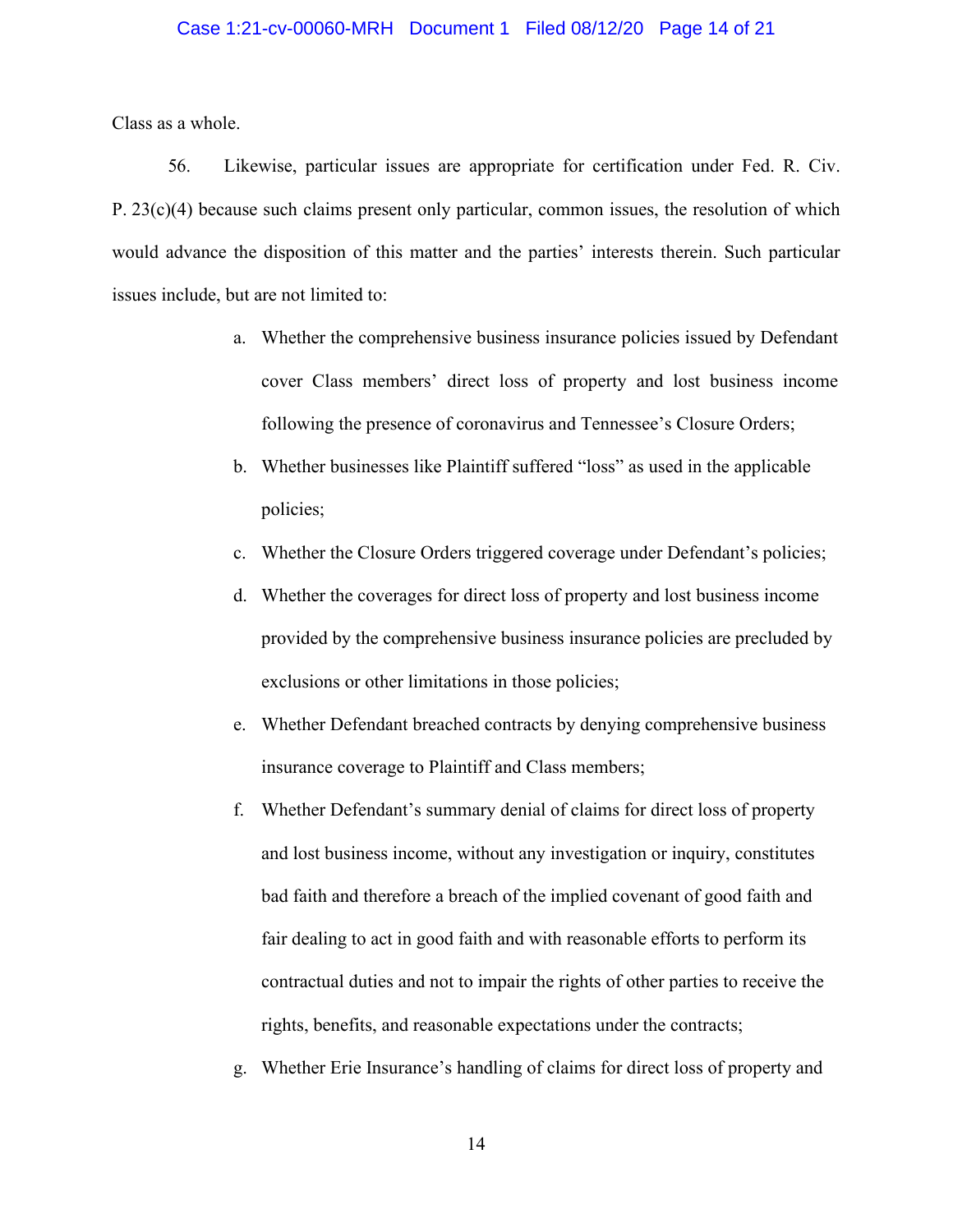lost business income associated with the presence of coronavirus and public health measures such as Tennessee's Closure Orders constitutes a breach of the implied covenant of good faith and fair dealing; and

h. Whether Plaintiff and Class members are entitled to actual damages and/or injunctive relief as a result of Defendant's wrongful conduct.

# **VI. CLAIMS FOR RELIEF**

**A. Claims Brought on Behalf of the Class**

# **COUNT I Declaratory Judgment**

57. Plaintiff re-alleges the paragraphs above as if fully set forth herein.

58. Plaintiff purchased a comprehensive business insurance policy from Defendant.

59. Plaintiff paid all premiums required to maintain its comprehensive business insurance policy in full force.

60. The comprehensive business insurance policy includes provisions that provide coverage for the direct loss of or damage to the premises as well as actual loss of business income and extra expenses sustained during the suspension of operations as a result of such loss or damage.

61. On or about March 22, 2020, Tennessee Governor Lee issued Executive No. 17, mandating restaurants, including those owned by Plaintiffs and Class members, to cease all dinein services. This mandate also applied to neighboring businesses, thus causing widespread closures surrounding Plaintiff's business premises and those of the Class.

62. As the direct result of this mandate and the related Closure Orders, and the presence of coronavirus in the community, Plaintiff and Class members have suffered direct loss of their insured property within the meaning of Erie's policy, resulting in substantial loss of business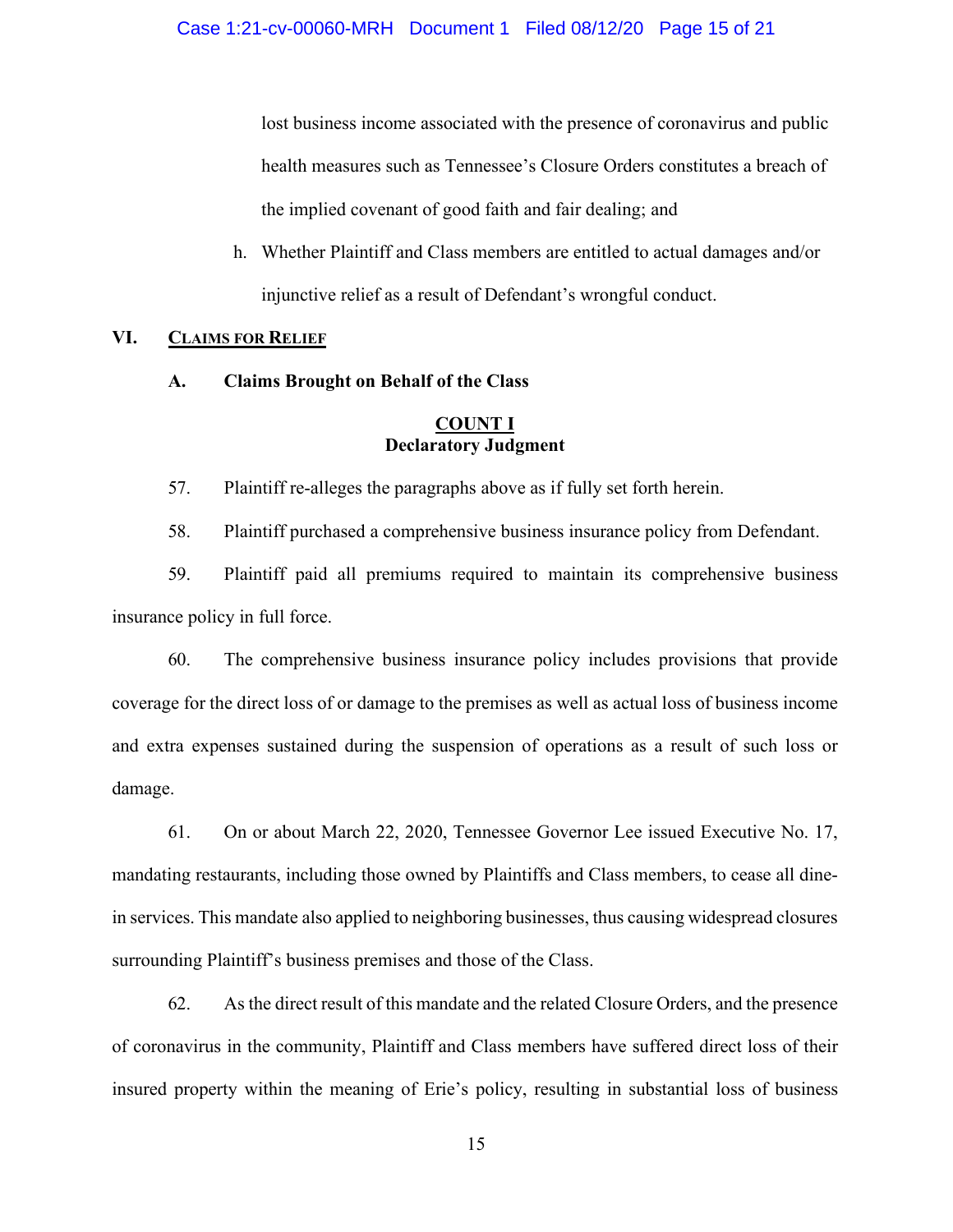#### Case 1:21-cv-00060-MRH Document 1 Filed 08/12/20 Page 16 of 21

income.

63. These losses are insured losses under several provisions of Erie Insurance's comprehensive business insurance policy including business income and extra expense coverage, and coverage for actions of civil authority.

64. There are no applicable, enforceable exclusions or definitions in the insurance policies that preclude coverage for these losses.

65. Plaintiff seeks a declaration for itself and the Class that their business income losses are covered and not precluded by exclusions or other limitations in Erie Insurance's comprehensive business insurance policy.

## **COUNT II Breach of Contract**

66. Plaintiff re-alleges the paragraphs above as if fully set forth herein.

67. Plaintiff and Class members purchased comprehensive business insurance policies from Defendant to ensure against all risks (unless specifically excluded) a business might face. These policies were binding contracts that afforded Plaintiff and Class members comprehensive business insurance under the terms and conditions of the policies.

68. Plaintiff and Class members met all or substantially all of their contractual obligations, including paying all the premiums required by Defendant.

69. On or about March 22, 2020, Tennessee Governor Lee issued Executive Order No. 17, mandating restaurants, including those owned by Plaintiffs and Class members, to cease all dine-in services. This mandate also applied to neighboring businesses, thus causing widespread closures surrounding Plaintiff's business premises and those of the Class.

70. Beginning on March 22, 2020 and continuing through the date of the filing of this Complaint, Plaintiff and Class members suffered the direct loss of property and lost business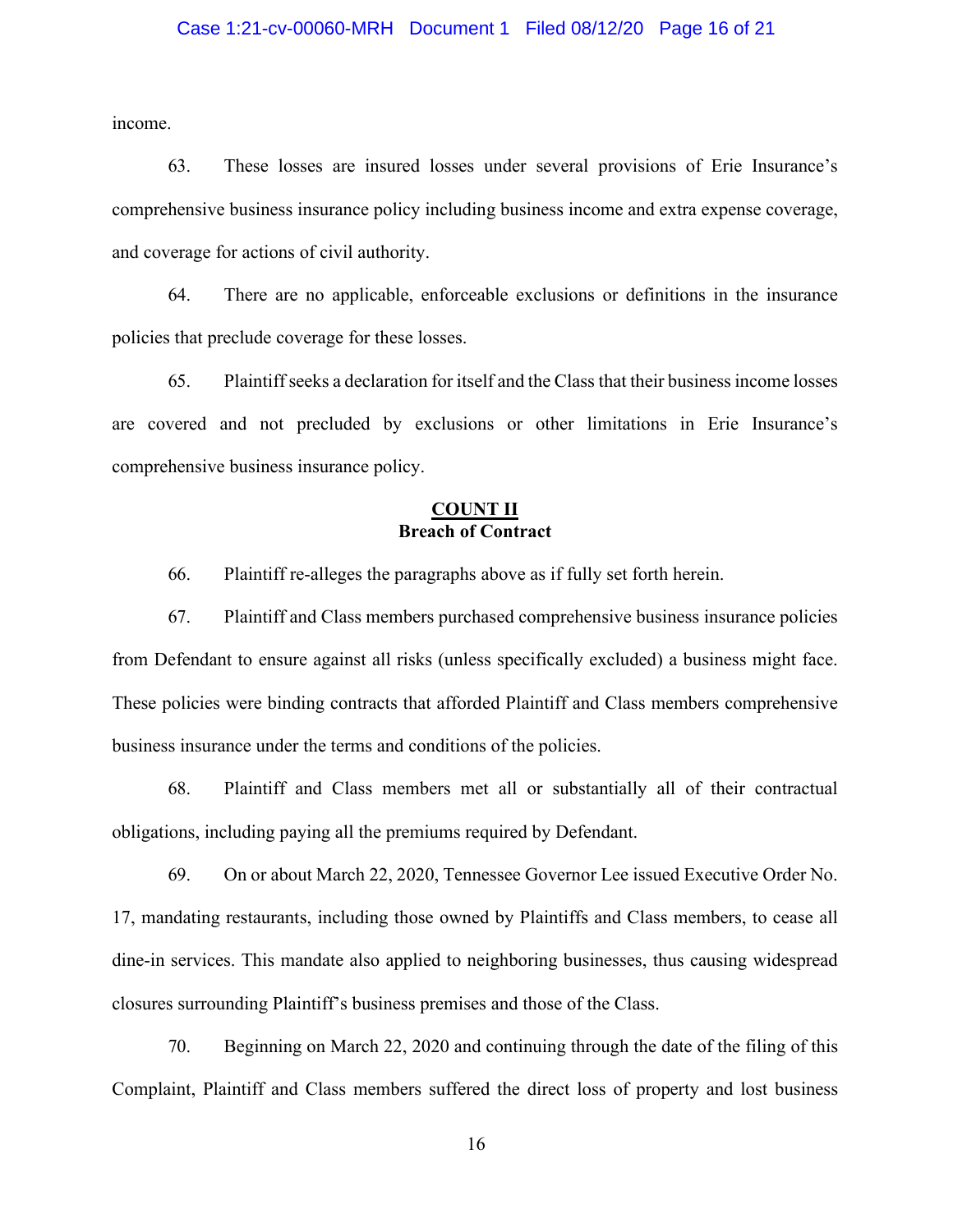#### Case 1:21-cv-00060-MRH Document 1 Filed 08/12/20 Page 17 of 21

income as the direct result of Tennessee's Closure Orders and the presence of coronavirus in the community—losses which are covered under the comprehensive business insurance policies purchased from Defendant.

71. There are no applicable, enforceable exclusions in Plaintiff's and Class members' comprehensive business insurance policies that preclude coverage.

72. Defendant breached its contracts by denying comprehensive business insurance coverage to Plaintiff and Class members as described herein.

73. As a direct and proximate result of Defendant's denial of comprehensive business insurance coverage to Plaintiff and Class members, Plaintiff and Class members suffered damages.

# **COUNT III Breach of Implied Covenant of Good Faith and Fair Dealing**

74. Plaintiff re-alleges the paragraphs above as if fully set forth herein.

75. Plaintiff and Class members contracted with Defendant to provide them with comprehensive business insurance to ensure against all risks (unless specifically excluded) a business might face.

76. Under the laws of the states where Erie Insurance does business, including Tennessee, good faith is an element of every contract between insurance companies and their insureds.

77. Erie Insurance's contracts are subject to implied covenants of good faith and fair dealing that all parties would act in good faith and with reasonable efforts to perform their contractual duties—both explicit and fairly implied—and not to impair the rights of other parties to receive the rights, benefits, and reasonable expectations under the contracts. These contracts thus include the covenants that Defendant would act fairly and in good faith in carrying out their contractual obligations to provide Plaintiff and Class members with comprehensive business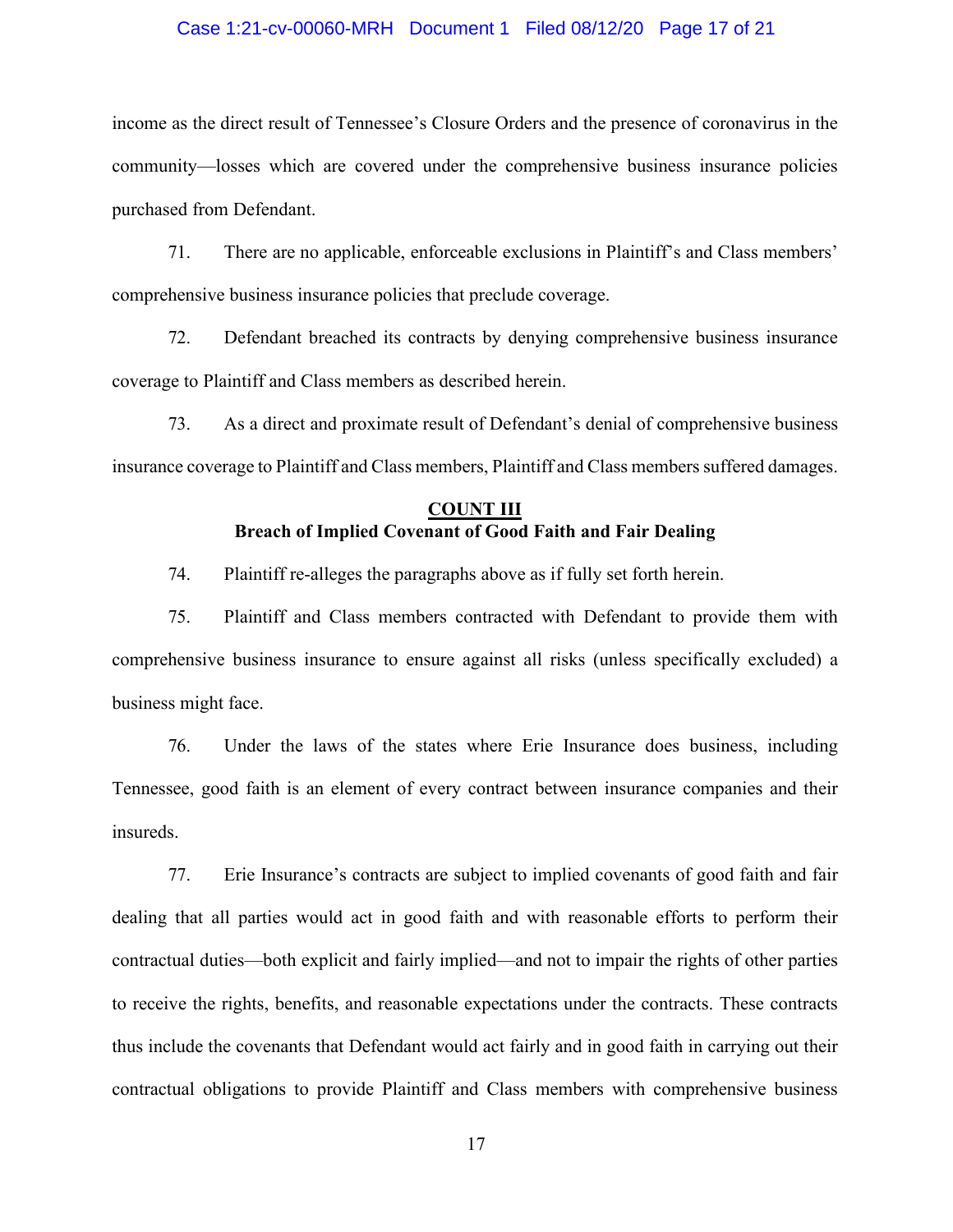#### Case 1:21-cv-00060-MRH Document 1 Filed 08/12/20 Page 18 of 21

insurance.

78. Plaintiff and covered Class members reported a loss of business income under their respective business insurance policies.

79. Defendant denied Plaintiff's and covered Class members' claims for insurance coverage.

80. Defendant did not have a reasonable basis for denying Plaintiff's and the covered Class members' claims for coverage.

81. Defendant did not properly investigate plaintiff's or the covered Class members' claims, nor were the results of Defendant's investigation subject to a reasonable evaluation and review.

82. Defendant was aware that there was no reasonable basis for denying plaintiff's or the covered Class members' claims for coverage.

83. Defendant displayed a reckless indifference to the facts or proofs submitted by plaintiff and the covered Class members' claim for coverage.

84. Defendant breached the implied covenant of good faith and fair dealing by:

- a. Selling policies that appear to provide liberal coverage for loss of property and lost business income with the intent of interpreting undefined or poorly defined terms, undefined terms, and ambiguously written exclusions to deny coverage under circumstances foreseen by Defendant;
- b. Denying coverage for loss of property and lost business income unreasonably, and without a rational basis in their policy and applicable law by applying undefined, ambiguous, and contradictory terms contrary to applicable rules of policy construction and the plain terms and purpose of the policy;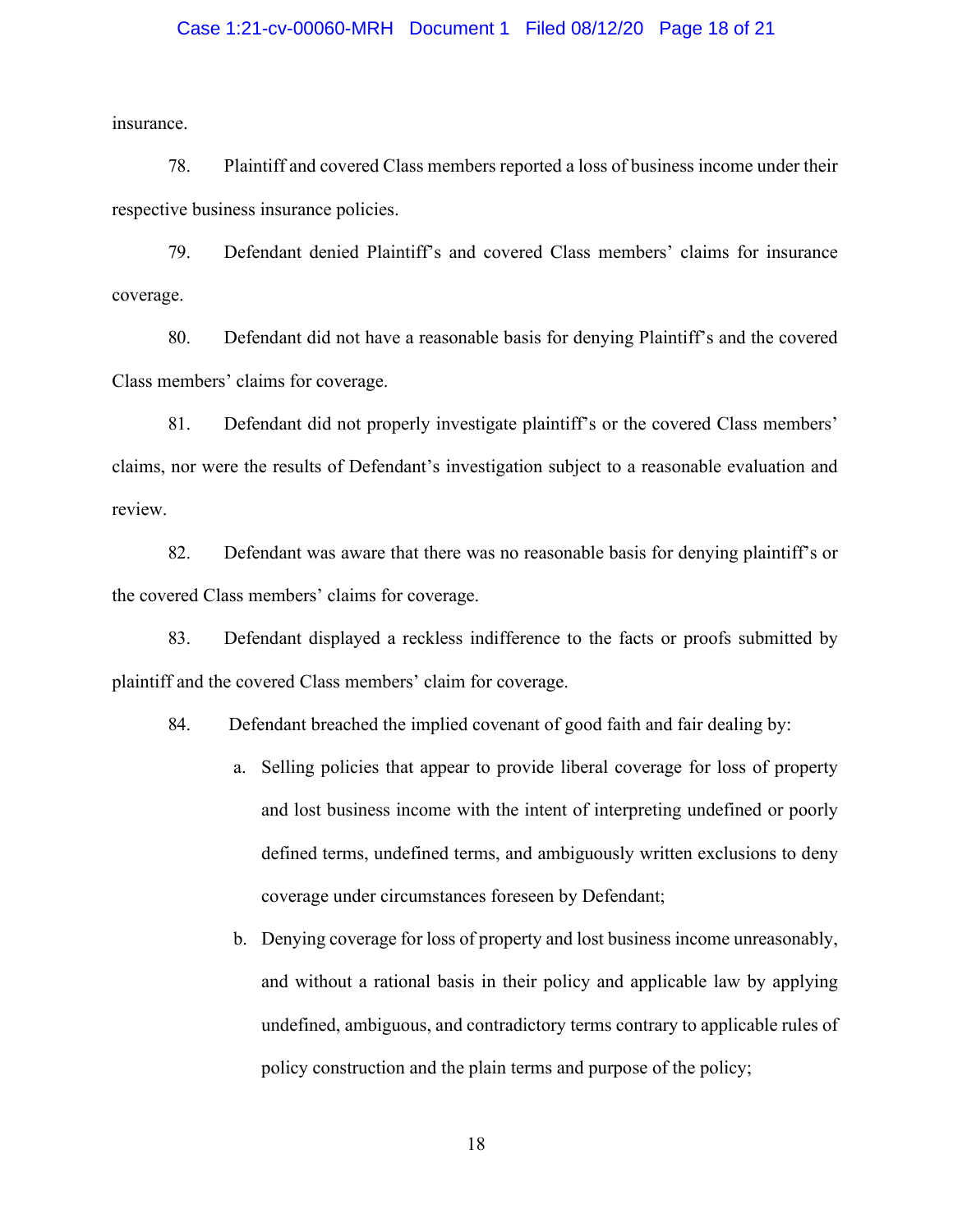- c. Denying Plaintiff and Class members' claims for loss of property and loss of business income without conducting a fair, unbiased, and thorough investigation or inquiry; and
- d. Compelling Plaintiff and Class members to initiate this litigation to secure the policy benefits to which they are entitled.

85. Plaintiff and Class members met all or substantially all of their contractual obligations, including by paying all the premiums required by Defendant.

86. Defendant's failure to act in good faith in providing comprehensive business insurance coverage and exercising its discretion under its business insurance policies to Plaintiff and Class members denied Plaintiff and Class members the full benefit of their bargain.

87. Accordingly, Plaintiff and Class members have been injured as a result of Defendant's breach of the covenant of good faith and fair dealing and are entitled to damages in an amount to be proven at trial.

## **VII. RELIEF REQUESTED**

Plaintiff, on behalf of itself and the Class, requests the following relief:

- a. An order certifying this action as a class action under Fed. R. Civ. P. 23, appointing Plaintiff as Class Representative, and appointing Plaintiff's counsel as Class Counsel.
- b. A declaration that Plaintiff's and Class members' losses are covered under Defendant's comprehensive business insurance policies;
- c. Actual damages in an amount according to proof;
- d. Injunctive or declaratory relief;
- e. Pre- and post-judgment interest at the maximum rate permitted by applicable law;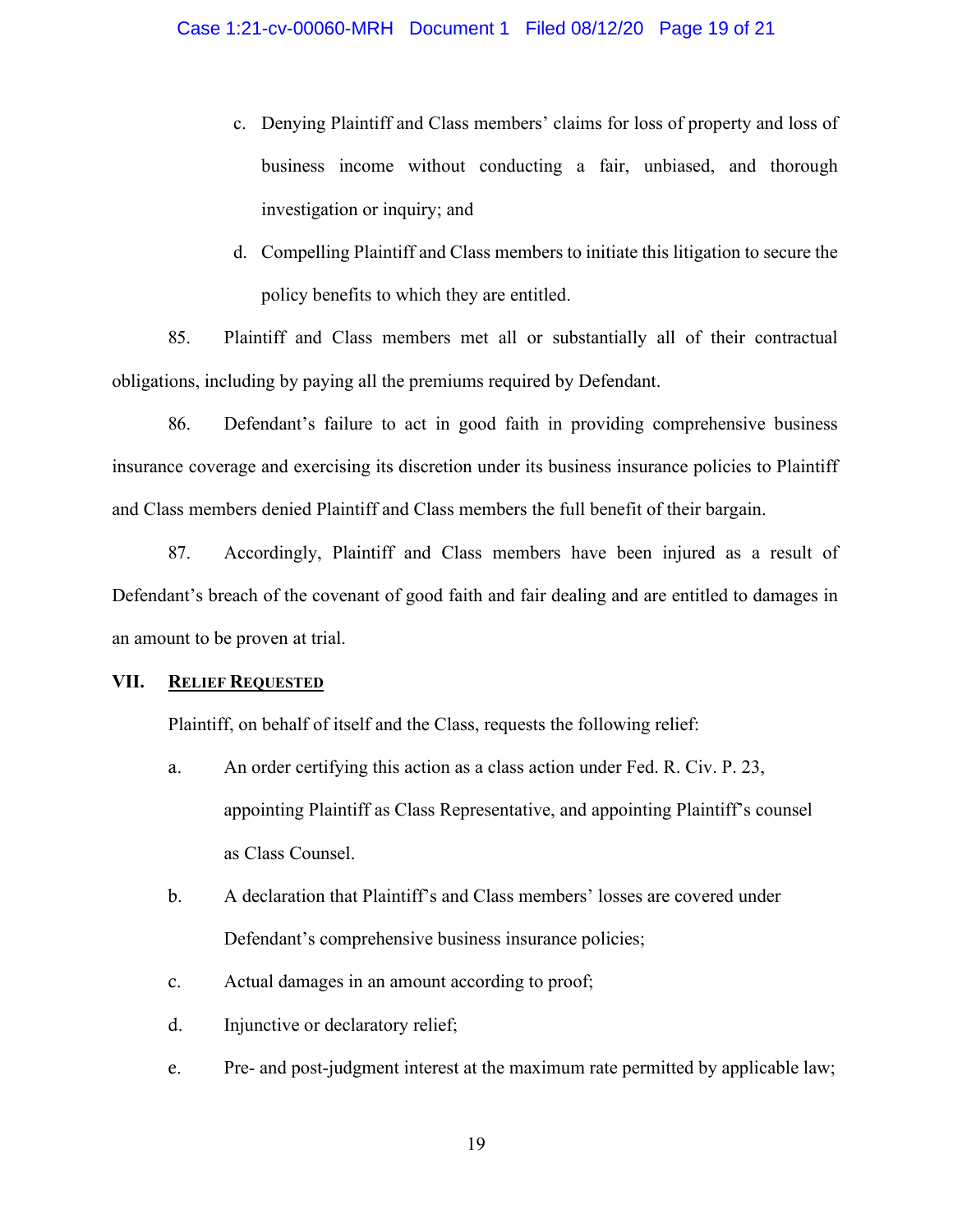- f. Costs and disbursements assessed by Plaintiff in connection with this action, including reasonable attorneys' fees pursuant to applicable law;
- g. Attorneys' fees for Erie's bad faith, under the common fund doctrine, and all other applicable law; and
- h. Such other relief as this Court deems just and proper.

# **VIII. DEMAND FOR JURY TRIAL**

Pursuant to Rule 38 of the Federal Rules of Civil Procedure, Plaintiff hereby demands trial by jury on all issues so triable.

Dated: August 12, 2020 Respectfully submitted,

*/s/ J. Gerard Stranch, IV* J. Gerard Stranch, IV, BPR 23045 Anthony Orlandi, BPR 33988 **BRANSTETTER, STRANCH & JENNINGS, PLLC** 223 Rosa L. Parks Avenue, Suite 200 Nashville, Tennessee 37203 Telephone: (615) 254-8801 [gerards@bsjfirm.com](mailto:gerards@bsjfirm.com) aorlandi@bsjfirm.com

Samuel Strauss\* Austin Doan\* **TURKE & STRAUSS LLP** 613 Williamson Street, Suite 201 Madison, WI 53703 Telephone: (608) 237-1775 [sam@turkestrauss.com](mailto:sam@turkestrauss.com) [austind@turkestrauss.com](mailto:austind@turkestrauss.com)

Richard E. Shevitz\* Lynn A. Toops\* Amina A. Thomas\* Lisa LaFornara\* **COHEN & MALAD, LLP** One Indiana Square, Suite 1400 Indianapolis, IN 46204